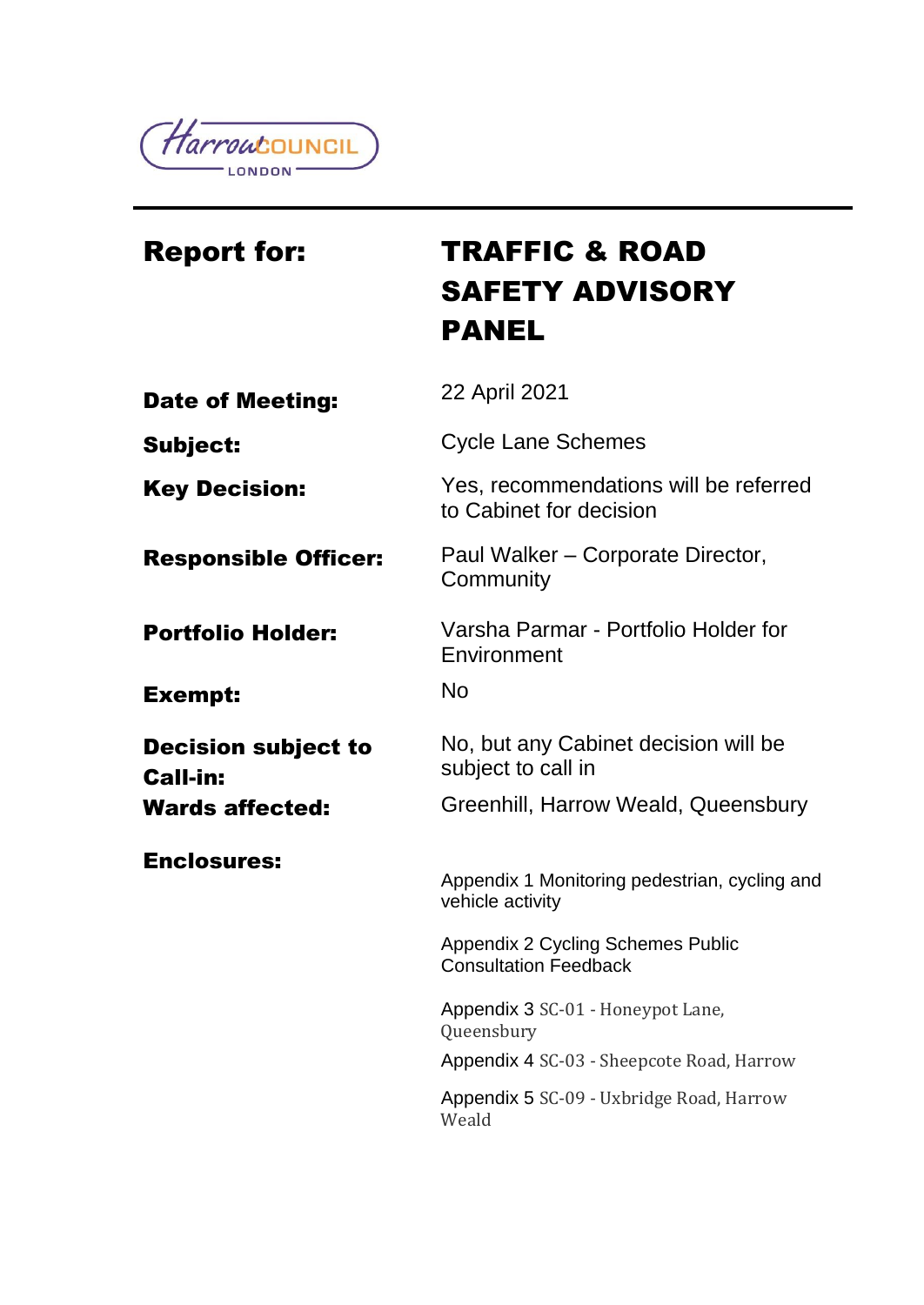# Section 1 – Summary and Recommendations

This report details the six-month review of the three cycle lanes introduced as a part of the Harrow Streetspace Programme in October 2020 and to consider the future of the schemes.

#### **Recommendations**

- 1. That the panel consider the information provided in this report and make a recommendation to Cabinet remove these schemes with immediate effect
- 2. That the panel recommend to the Corporate Director of Community following consultation with the Portfolio Holder for Environment to work towards:
	- o a review of the strategy with all stakeholders to create the infrastructure in Harrow that can be improved and expanded, including quiet ways, to create a seamless cycle link across the borough and report back to TARSAP in three months.
	- o introducing speed reductions on Honeypot Lane and Uxbridge Road where budget and enforcement constraints allow.

#### **Reason: (For recommendations)**

The three schemes were implemented in October 2020 on an experimental basis for 6-months to test the effects of Strategic Cycle lanes in three areas.

The schemes were funded on the condition that we only used the Transport for London (TfL) design criteria, which wasn't Harrow specific and therefore didn't account for any local conditions.

Therefore, post implementation the schemes have clearly demonstrated that they aren't the option best suited to Harrow and that alternative designs for any future cycle scheme fully account for local conditions.

The TfL funding has been exhausted and therefore any new scheme would require new funding which is not currently available from within existing budgets.

With the need for social distancing to continue for the longer-term, alongside the return of schools and easing of lockdown restrictions it is expected that levels of car usage will remain high, if not increase, in the short term, thereby putting further strain on the highways and junctions.

The engagement and consultation over the experimental six-month period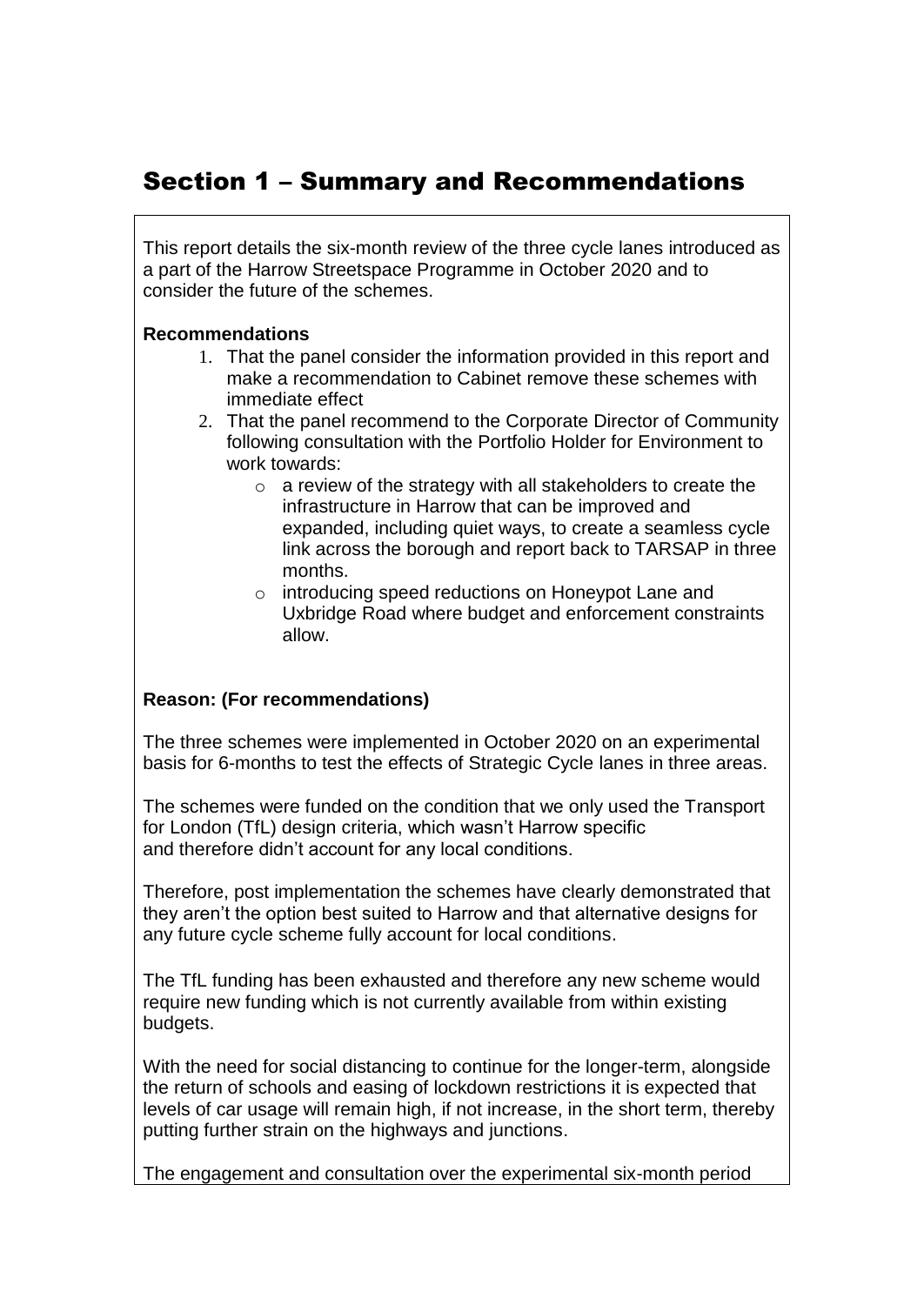have highlighted that a majority do not agree with the design of the cycle lanes and have clearly indicated that they are not working for all users.

There remains support from residents and Ward Councillors to retain the 30MPH speed limit introduced as part of the cycle lanes schemes on Honeypot Lane and Uxbridge Road.

# Section 2 – Report

# **Introduction**

- 2.1The purpose of this report is to give an update to TARSAP on the progress of the experimental Strategic Cycling Schemes, which were planned for a term of up to 18 months.
- 2.2The government issued statutory guidance under Section 18 of the Traffic Management Act 2004 to all highway authorities in England requiring local authorities in areas with high levels of public transport use should take measures to reallocate road space to people walking and cycling to encourage active travel and enable social distancing. In response to this the GLA / TfL developed the London Streetspace Programme which aimed to:
	- i) enable social distancing on street,
	- ii) encourage Londoners to avoid unnecessary use of public transport,
	- iii) focus on strategic movement to prioritise walking and cycling.
- 2.3Harrow participated in the London Streetspace Programme (LSP) promoted by Transport for London (TfL) and subsequently made funding applications and secured funding to implement local proposals to support reallocating more road space on the road network to pedestrians and cyclists. This included proposals for three strategic cycle lanes.
- 2.4Detailed guidance for the London Streetspace Programme was released to the London boroughs by TfL in mid-May 2020 and can be found at <http://content.tfl.gov.uk/lsp-interim-borough-guidance-main-doc.pdf>
- 2.5In preparation for Harrow and London coming out of lockdown and with reduced journeys on public transport due to Covid-19, it was important that we made changes to support active travel and local journeys on foot or by bike and address the increased car usage on the borough road network.
- 2.6By helping more people to walk and cycle rather than drive short journeys, the temporary schemes were also aimed at supporting our longer-term climate and health objectives of reducing air pollution and levels of obesity and diabetes, while also tackling congestion, speeding, and improving overall road safety.
- 2.7The Council began the process of implementation the experimental cycling schemes on 25 June 2020. These schemes include: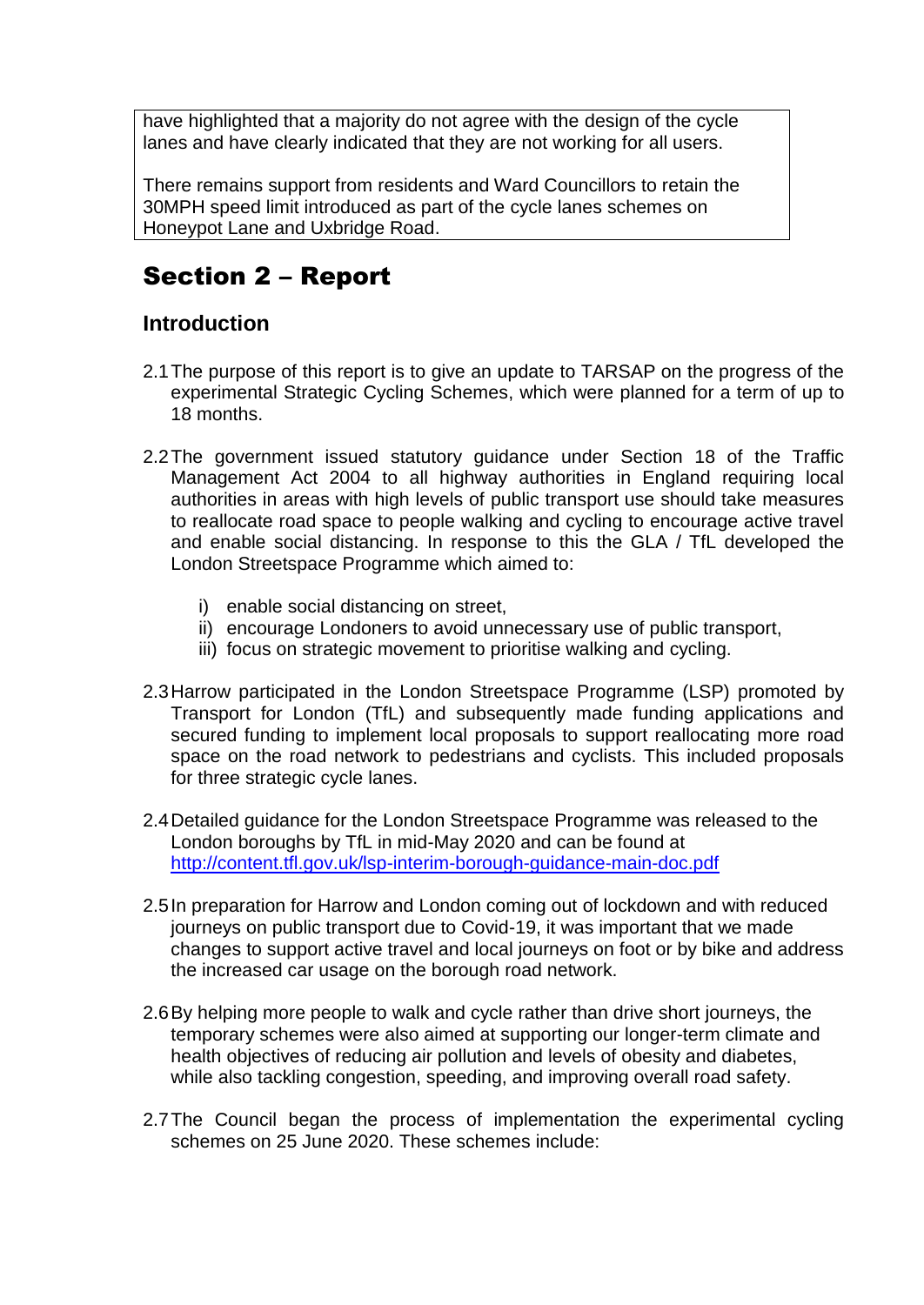- SC-01 Honeypot Lane, Queensbury
- SC-03 Sheepcote Road, Greenhill
- SC-09 Uxbridge Road, Harrow Weald
- 2.8The method for implementing these schemes was using an experimental traffic order to introduce the restrictions and to operate the schemes as a trial for 6 months. There is no statutory consultation required in advance of introducing the measures with this method and the first 6 months of operation would be the statutory consultation period when representations can be made by the public.
- 2.9A commitment was made by Cabinet that the schemes would be kept under ongoing review and a report brought back to Traffic and Road Safety Advisory Panel (TARSAP) following the initial 6 months of operation of schemes, to feed back the results of consultation and the equality impact assessments, and to consider whether schemes should be ended, extended up to a maximum of 18 months or made permanent.
- 2.10 This included the opportunity to review each scheme after 6 months to see how it is performing and whether any further decisions are needed such as:
	- To make the scheme permanent
	- To extend the scheme by another six months
	- To amend the schemes and extend for a further six months
	- To cancel the experimental scheme.
- 2.11 This report sets out the findings from officers and feedback from the local community and stakeholders, including the Emergency Services, following the first 6 months of operation.

#### **The schemes**

- 2.12 The Harrow Streetspace programme took forward the government directive via Transport for London to deliver a range of active travel schemes including strategic cycling schemes.
- 2.13 The LIP programme, the council's main source of road safety funding, was suspended in May 2020/21 and the only viable option realistically available to the Council to implement transport measures was to apply for funding from the London Streetspace Programme. The proposals were therefore developed in accordance with the TFL guidance.
- 2.14 The schemes were fully funded by central Government through Transport for London (TfL).
- 2.15 The strategic cycle schemes have been implemented on an experimental basis in 3 locations in the borough: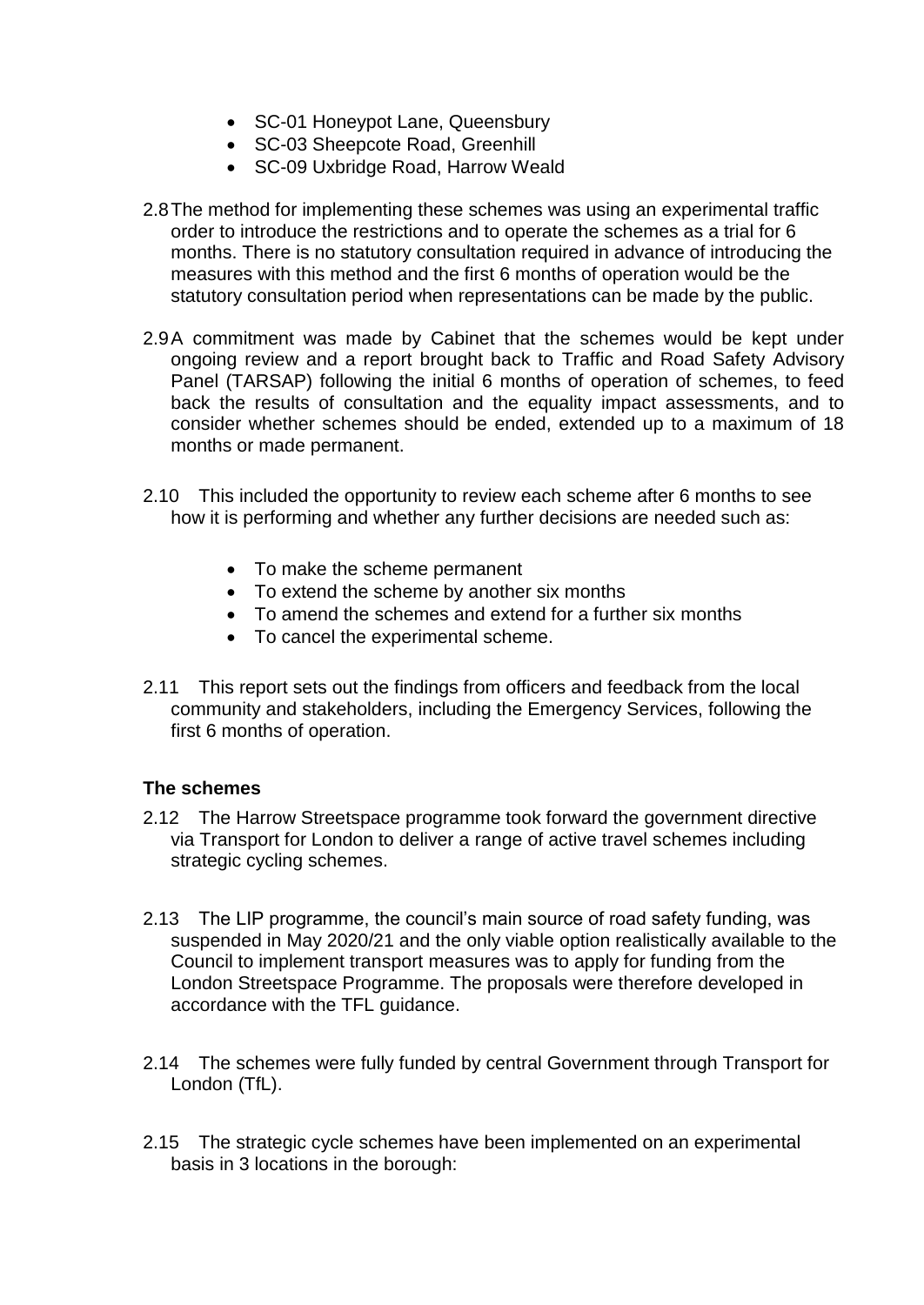- SC01 Honeypot Lane, Queensbury on 10 July 2020
- SC-03 Sheepcote Road, Greenhill 17 July 2020
- SC09 Uxbridge Road, Harrow Weald on 24 July 2020
- 2.16 The schemes were placed on multi-lane major routes in the borough.
- 2.17 The schemes used TfL design methodology, and introduced dedicated nearside cycle lanes, with an offside vehicular traffic lane, to allow sufficient space and segregation between cyclists and vehicles.
- 2.18 As part of the schemes speed limits were reduced from 40mph to 30mph on Honeypot Lane and Uxbridge Road.
- 2.19 On Sheepcote Road the hours of the southbound bus lane between Gayton Road and Northwick Park Roundabout were extended to operate 'At Any Time'.
- 2.20 See Appendices 3 5 for maps of the cycle lanes.

#### **Methodology**

- 2.21 At the special meeting of TARSAP on 10 August it was recommended and then agreed by the Deputy Leader on the 19 August on behalf of the Leader, to carry out monthly reviews to understand the impact of the schemes and to adjust as needed.
- 2.22 The monthly reviews included:
	- Pedestrian / cycling / vehicle activity (measured by counts)
	- Gathered feedback from the local community including:
		- o The Emergency services
		- o Bus services (TfL)
		- o Residents, businesses, schools, health centres and places of worship
		- o Ward Councillors
	- Officer observations about operational performance
	- Suggested scheme changes and or improvements.
- 2.23 The monthly reports were reviewed by the Environment Portfolio Holder and Corporate Director for Community.

#### **Monitoring pedestrian, cycling and vehicle activity**

- 2.24 The impact of the cycle schemes on the levels of walking, cycling and vehicles were monitored throughout the six-month trial period using both CCTV footage and an Automatic Traffic Counter (see Appendix 1 for details).
- 2.25 Counts took place during the week and at the weekends between 7am and 7pm.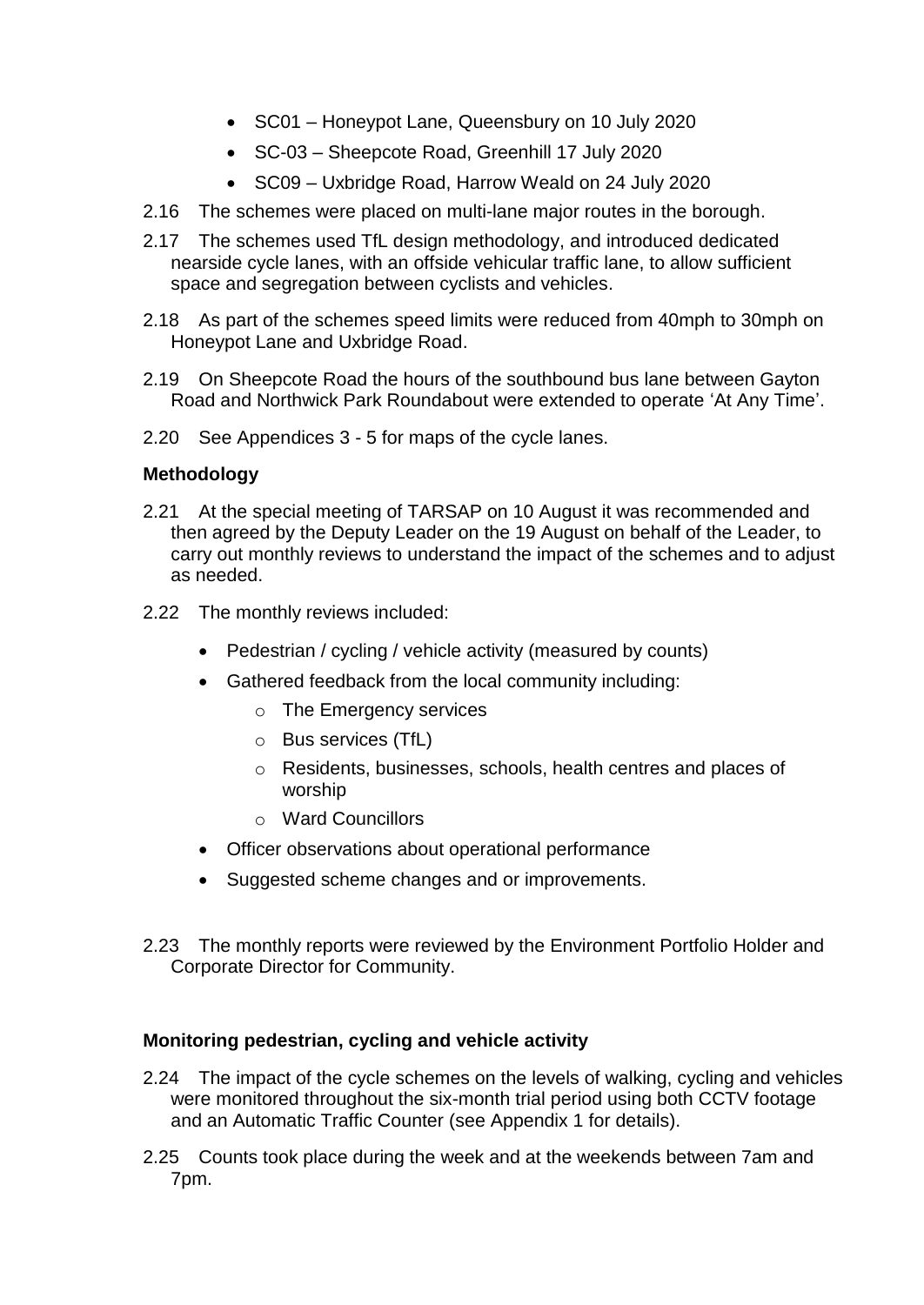- 2.26 In Harrow a low percentage of journeys are made by bike cycling has the lowest travel mode share and has been highlighted in the Borough Transport Local Implementation Plan as a priority for interventions and improvements to increase levels of cycling.
- 2.27 The surveys demonstrate that cycling levels started at a low level and remained low. The surveys indicate that travel by motor vehicle is the dominant travel mode consistent with Harrow having a very high percentage/mode share of travel by car.
- 2.28 The levels of walking and cycling increased in November, January and February which are likely to be influenced by school closures, more people being at home and exercising locally/changing some of their behaviour for local journeys under the more severe government restrictions.
- 2.29 Onsite observations by officers during peak times on weekdays indicate that while cycle lanes have impacted on que lengths due to two lanes of traffic merging into one, vehicle journey times and levels of congestion have not been impacted, with levels of congestion remaining at pre pandemic levels.

### **Engagement with key stakeholders**

2.30 The Council engaged with key stakeholders, including the emergency services, residents and businesses as well as ward councillors throughout the sixmonth trial period.

#### **Transport Officer comments**

2.31 There are concerns about the road safety of the schemes, where the design of the cycle lanes, as implemented in Harrow, has resulted in forcing two lanes of vehicular traffic to merge into a single outside lane.

#### **Emergency services comments**

- 2.32 The Council have continued to engage with the Emergency services throughout the process, no operational issues have been highlighted generally but some changes were made to the Honeypot Lane cycle lane due to the proximity of Stanmore Fire Station to the cycle lane, and impact on queuing traffic on emergency vehicles leaving and accessing the station:
	- December 2020: changes were made to the Honeypot Lane cycle lane, removing the traffic cones on the northbound to section of the cycle lane between Crowshott Avenue and Whitchurch Lane to allow the cycle lane to be used by fire crews on emergency calls to bypass queuing traffic.
	- March 2021: To create gaps in the line of cones along the lane making room for cars to pull over and create space for emergency vehicles on call to pass.

#### **Public transport services comments**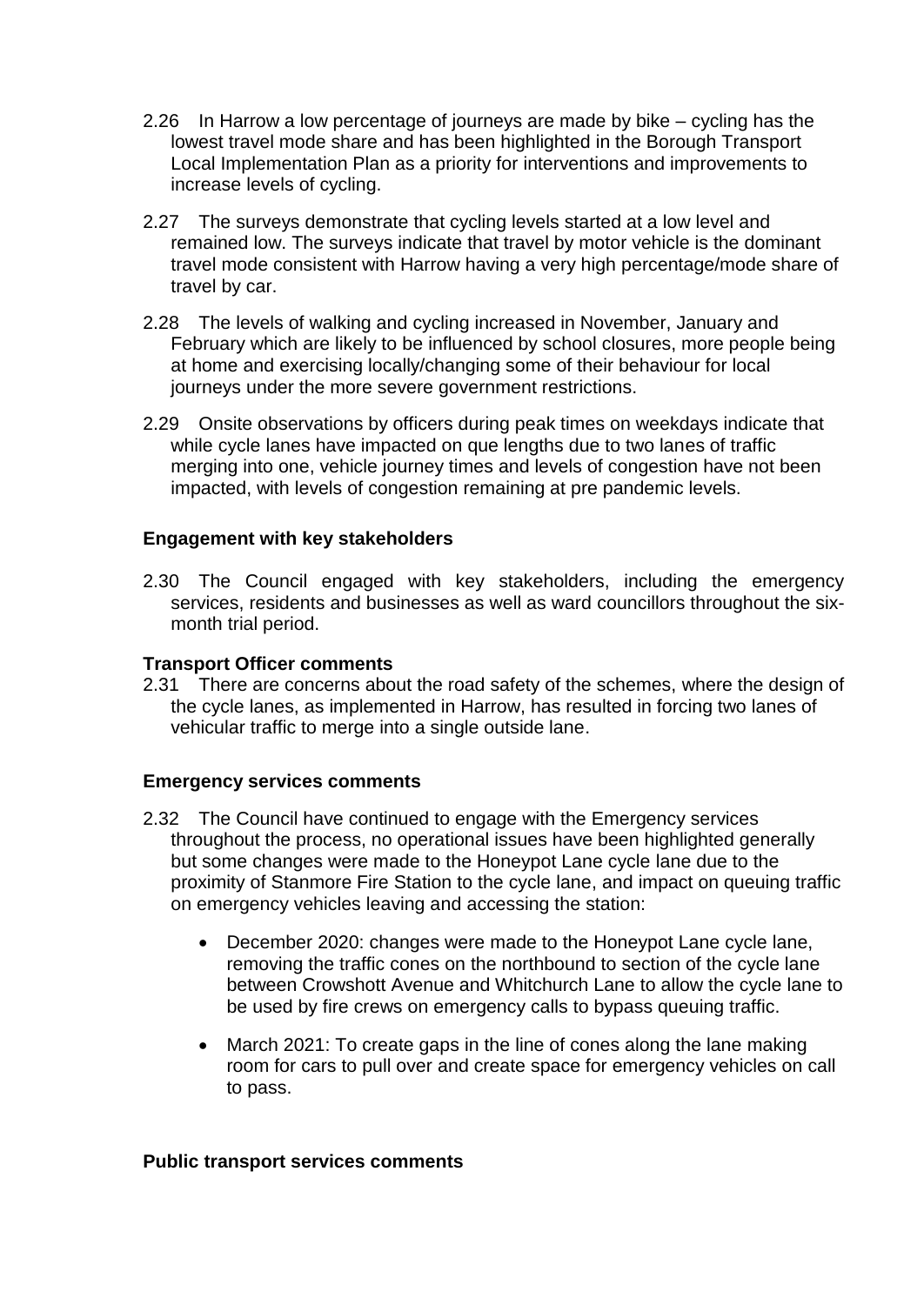2.33 Transport for London is responsible for the commissioning and operation of bus services in London, and they have been contacted to seek their views about the impact of the cycle schemes on bus services. No operational issues have been highlighted.

#### **Cycle groups comments**

- 2.34 The schemes are supported by local cyclists, the Bicycle User Group (BUG) at London North West University Hospital trust and the Harrow Cyclists group, represented on TARSAP, who agree with the introduction of the schemes.
- 2.35 In general cycle groups would like to see these proposals go further to improve connectivity with the wider cycle network and to improve cycle safety at main road junctions.
- 2.36 Amongst cyclists there is support for 2 of the 3 routes (Sheepcote Road & Uxbridge Rd).

#### **Ward councillors**

- 2.37 Ward councillors for the three cycle lanes have been engaged with throughout the process.
- 2.38 Queensbury ward councillors requested a residential service road on the western side of Honeypot Lane be subject to a 20mph speed limit and this proposal has been approved and is being taken forward to implementation on an experimental basis.
- 2.39 In addition to the overall feedback on the Uxbridge Road cycle lane and the engagement, Harrow Weald Ward councillors have requested the 30mph speed limit on Uxbridge Road, in view of the longstanding speeding issues on this road.

#### **Commonplace engagement**

- 2.40 The Council set up a public engagement portal on Commonplace in October 2020 to give the local community a platform to share their views and experiences of all the Streetspace scheme trials, including the cycle lanes. The engagement ran until 31 March 2021.
- 2.41 Over the lifetime of the engagement portal, the three cycle lanes received almost 2,400 comments on Commonplace.
- 2.42 Feedback reflects a sustained unpopularity amongst the community towards cycle lanes - with 90% of people responding saying they feel negatively or mostly negatively towards the cycle lanes and wanting them removed.
- 2.43 SC-01 Honeypot Lane, Queensbury cycle lane received the most responses with 927 people sharing how they felt towards the scheme. Of the responses 93% of people said they feel negative or mostly negative towards the scheme and 94% wanted the scheme removed now or at the end of the trial.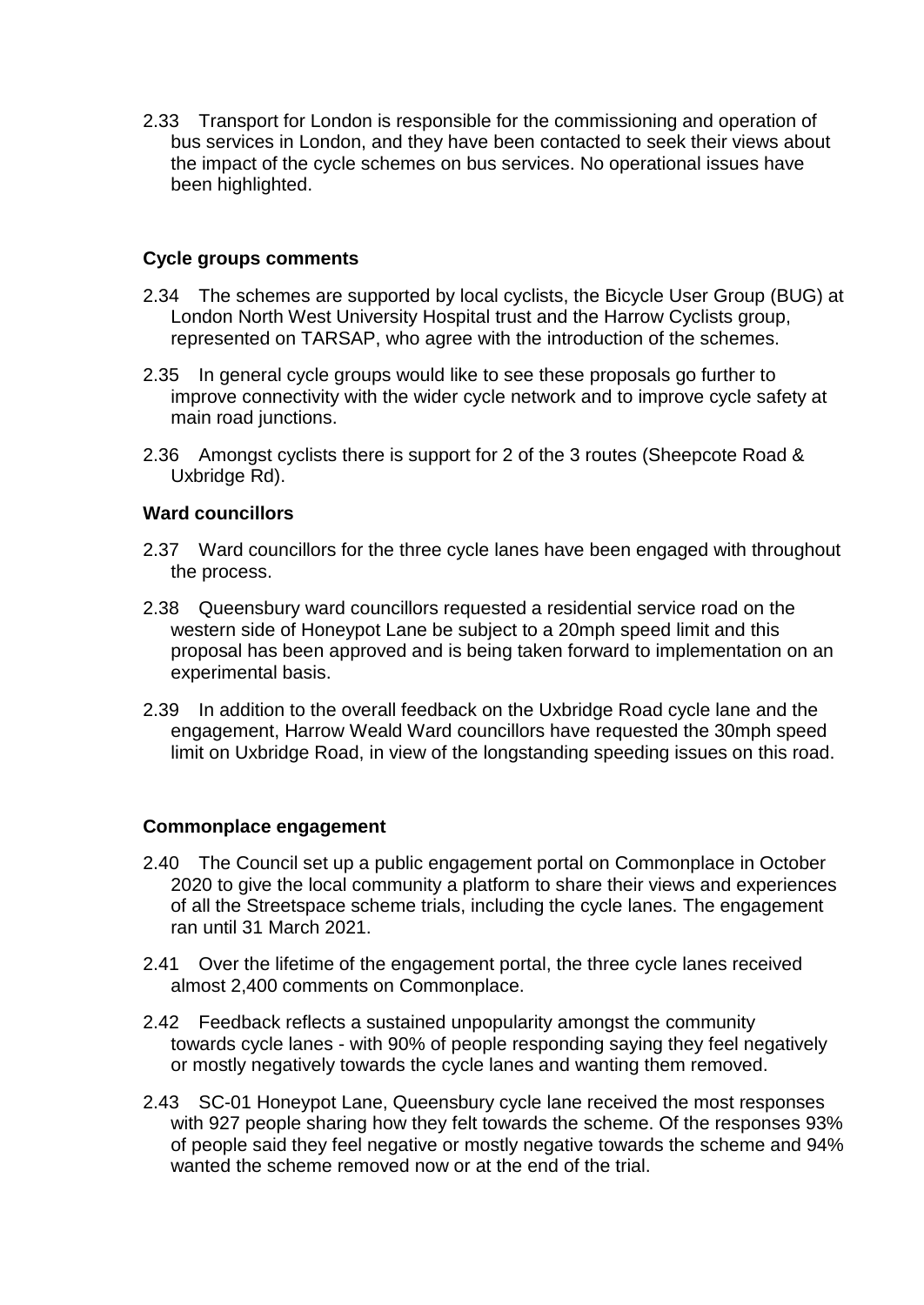- 2.44 SC-03 Sheepcote Road, Greenhill cycle lane received 445 responses with 81% of people saying they felt negatively or mostly negative about the schemes and 83% wanted the scheme removing.
- 2.45 SC-09 Uxbridge Road, Harrow Weald cycle lane received 680 responses with 89% of people saying they felt negatively or mostly negative about the schemes, with 87% wanting the scheme removed.
- 2.46 The largest group of responses to the cycle lane Commonplace portal was from motorists (53%) - this group expressed more negative sentiments expressing the view that there is increased congestion and queuing at busy times. Residents living locally to the cycle lanes and businesses made up 25% of responses – this group was also generally negative for the same reasons as motorists.
- 2.47 The measures were considered more positive by cyclists although they represent a smaller proportion of the responses received (11%).

| <b>PROS</b>                                                                                                                                                                                                                | <b>CONS</b>                                                                                                                                                                           |
|----------------------------------------------------------------------------------------------------------------------------------------------------------------------------------------------------------------------------|---------------------------------------------------------------------------------------------------------------------------------------------------------------------------------------|
| More cycle lanes can lead to more<br>cyclists – reducing pollution and<br>improving health<br>Lanes make it safer to cycle due to the<br>space given to cyclists/ separation from<br>vehicles                              | Increase traffic and pollution and delays<br>to journey times<br>Concerns around impact on traffic<br>queues once lockdown restrictions are<br>eased and more cars return to the road |
| Support for speed reduction options for<br>example the 20MPH limit on Honeypot<br>Lane service road and 30MPH on<br>Uxbridge Road in introduced as part of<br>the scheme<br>First steps to a borough wide cycle<br>network | Delays for emergency vehicles<br>and<br>impact on bus services                                                                                                                        |

#### 2.48 Common themes included:

2.49 See Appendix 2 - Cycling Schemes Public Consultation Feedback

### **Staffing/workforce**

2.50 The monitoring and implementation of speed reductions/development of a cycle strategy will be undertaken by existing staff resources within the Traffic, Highways & Asset Management team and Parking & Network Management team.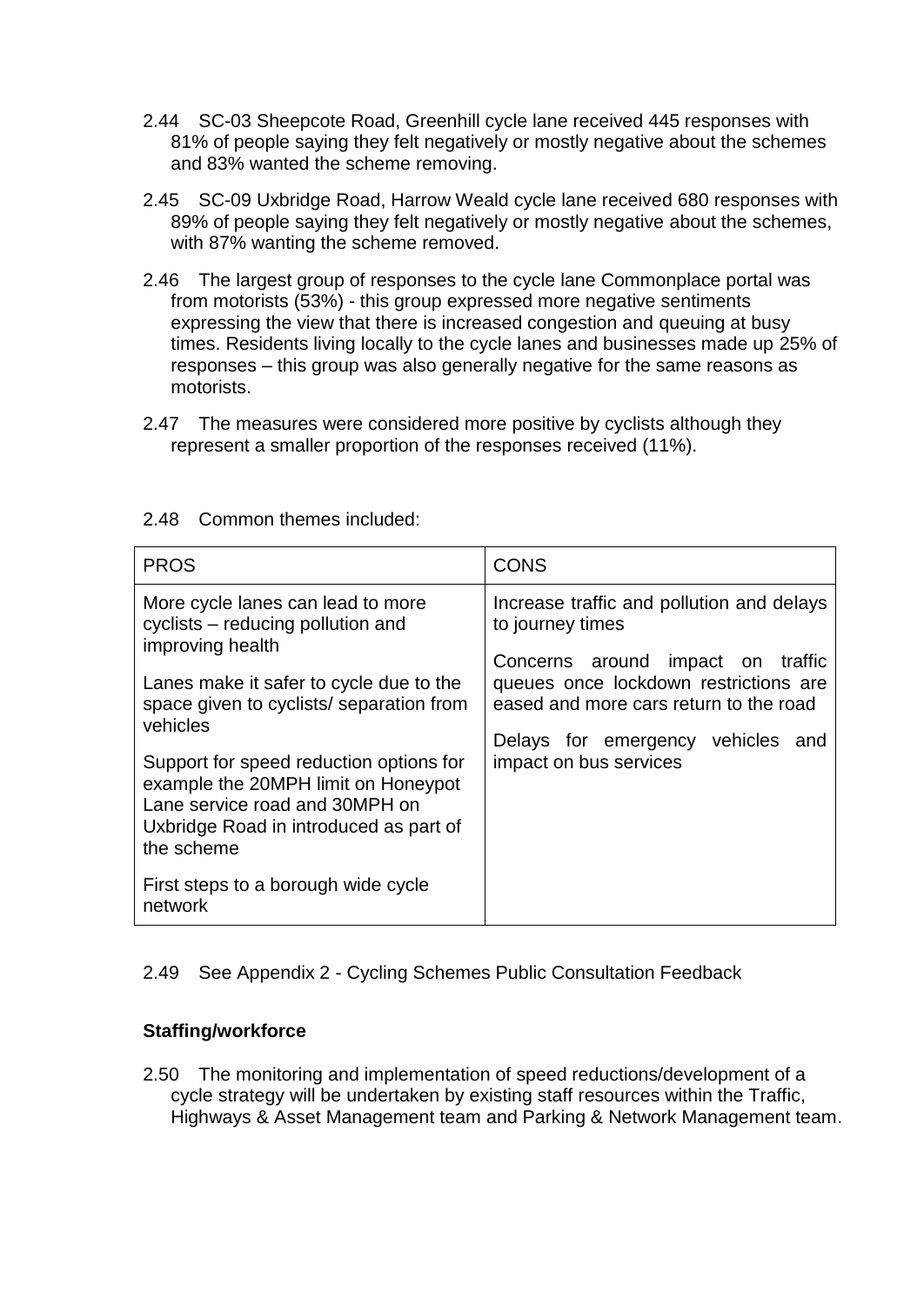### **Environmental Implications**

- 2.51 Benefits identified were achieved by encouraging active travel.
- 2.52 Due to continuation of social distancing and reduced capacity on public transport, alongside the easing of restrictions and the return of schools, it is expected that traffic will at-least return to pre-pandemic levels or increase. This is expected to be an issue across the borough/London/country with a negative impact on air quality.
- 2.53 The continuation of the 30MPH speed limit introduced as part of the scheme, could help to address issues of speeding vehicles and risk of collisions/injury, thereby going someway to mitigating the return of increased traffic to the road network.

### **Data Protection Implications**

2.54 There are no data protection implications.

#### **Risk Management Implications**

- 2.55 A design risk assessment has been undertaken during scheme development under the Construction (Design & Management) Regulations to manage any potential health and safety risks.
- 2.56 The delivery of each scheme in the programme has been subject to separate risk assessments.

#### **Procurement Implications**

2.57 Where needed, consultants and contractors have been procured to investigate, develop and deliver some proposals. This is business as usual. The work has been procured in line with the Public Contracts Regulations 2015 and the Council's Contract Procedure Rules.

#### **Legal implications**

- 2.58 The Traffic Management Act 2004 places an obligation on authorities to ensure the expeditious movement of traffic on their road network. Authorities are required to make arrangements as they consider appropriate for planning and carrying out the action to be taken in performing the duty.
- 2.59 The Statutory guidance "Traffic Management Act 2004: network management in response to COVID-19" is an additional statutory guidance issued by the Secretary of State for Transport. It sets out high-level principles to help local authorities to manage their roads and what actions they should take. Local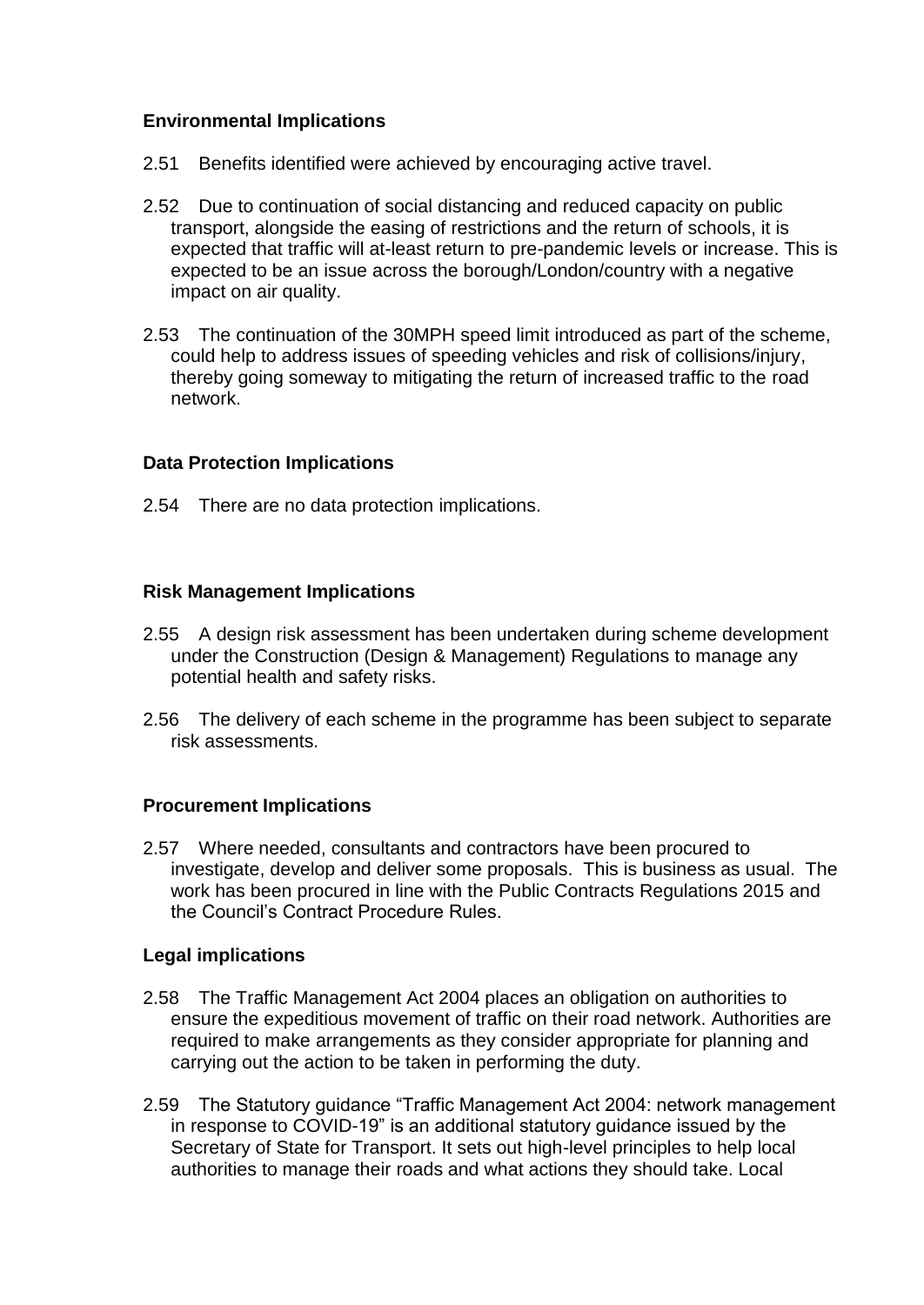authorities in areas with high levels of public transport are required to take measures to reallocate road space to people walking and cycling, both to encourage active travel and to enable social distancing.

- 2.60 The traffic and parking restrictions in the schemes have been given effect by the making of experimental traffic management orders. The first 6 months of operation are a formal statutory consultation.
- 2.61 The Council has the following options in relation to experimental traffic regulation orders:
	- a. Make the order permanent
	- b. Modify the order
	- c. Extend the order for a maximum period of 18 months from the start of the order, with or without modification
	- d. End the order and remove the scheme
- 2.62 When making decisions, the Council must take account of statutory guidance. TfL has published interim guidance in relation to experimental traffic regulation orders to deliver Streetspace schemes. This states the following:
	- e. Schemes should be given time to bed in, generally for at least a threemonth period, noting seasonal trends and Covid related restrictions, which can make comparisons challenging.
	- f. If, after a monitoring period, the data indicates that the scheme is at risk of not meeting the core objectives or of causing negative impacts e.g. regarding accessibility, the local authority could consider what changes are needed.
- 2.63 When making decisions, the Council must take account of all relevant information, including consultation results, statutory guidance, internal policies, consultation results and equality impact. It must weigh this information up in a fair way and come to a reasoned decision. When considering consultation results, the Council should consider the detail of the results as well as the numbers of respondents expressing support or otherwise for a proposal. When making decisions to change existing arrangements, it is not uncommon for the majority of respondents to be against the proposal. The Council must take these views into account, but must also weigh this against other information, such as environmental impact, financial implications and the legislative framework.

### **Financial Implications**

- 2.64 TfL awarded funding of £100k in 2020/21 to introduce the three cycle lanes.
- 2.65 Should the cycle lanes be removed, there would be a one-off cost of reinstating the traffic lanes, which will need to be met from within Highways Maintenance revenue budget, It is estimated that it would cost approx. £50k to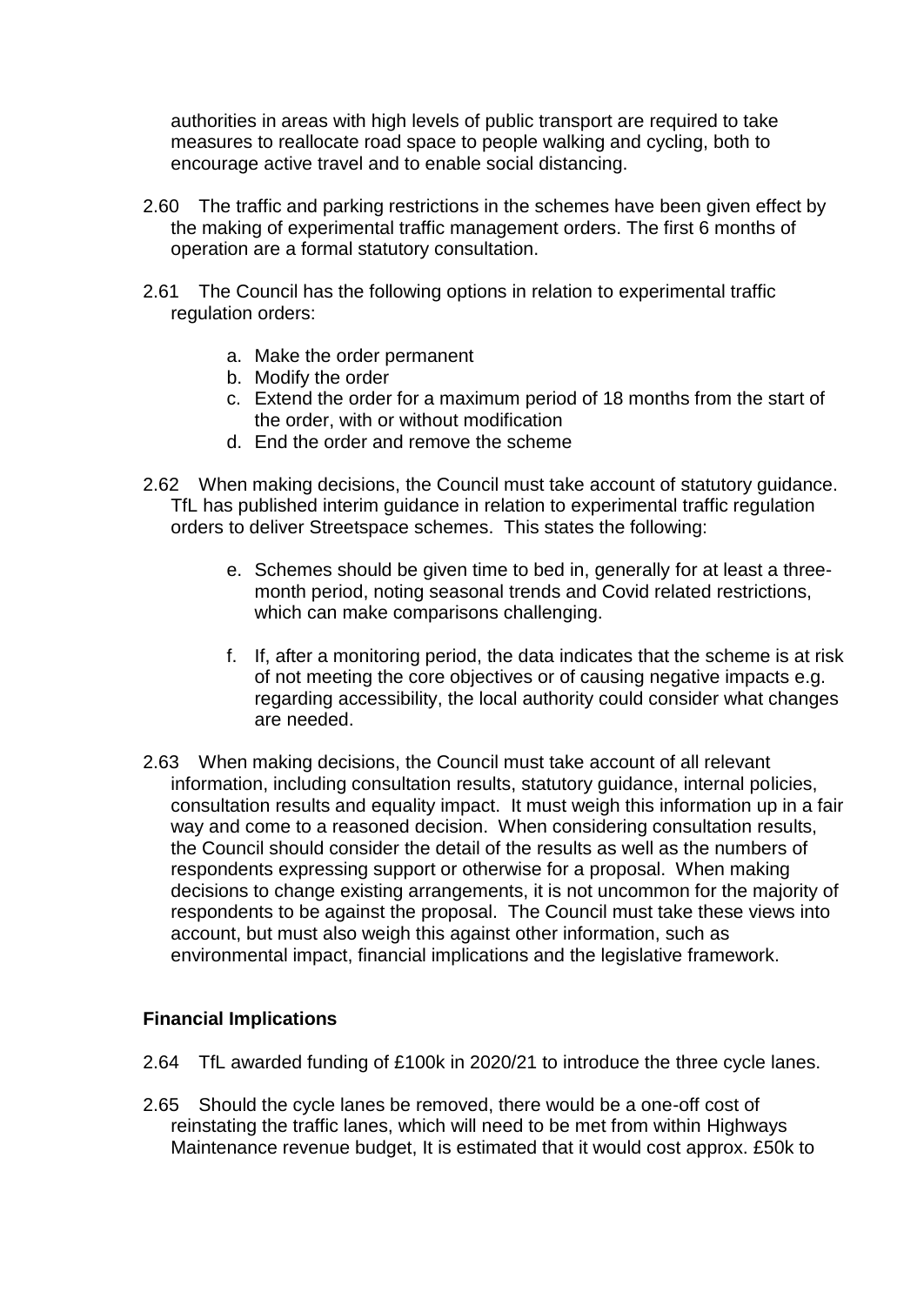reinstate the traffic lanes by removing cones / signing and burning off and repainting road markings.

### **Equalities Implications / Public Sector Equality Duty**

- 2.66 The measures proposed in the programme accord with the Council's Transport Local Implementation Plan 3 (LIP). The LIP underwent an Equalities Impact Assessment and had due regard to the need to eliminate discrimination, advance equality of opportunity and foster good relations between persons who share a relevant protected characteristic and those who do not share it as required under section 149 of the Equality Act 2010.
- 2.67 TfL have highlighted the need to assess the impacts of schemes on all protected characteristics and the schemes have been subject to a separate EqIA. The schemes do have positive benefits for the groups in the table below:

| <b>Protected</b><br>characteristic                     | <b>Impact</b>                                                                                                                                                                                                                                                                                              |
|--------------------------------------------------------|------------------------------------------------------------------------------------------------------------------------------------------------------------------------------------------------------------------------------------------------------------------------------------------------------------|
| Age                                                    | Young children and elderly people generally benefit most<br>from schemes that prioritise cycling because improved<br>road layouts and public realm provide improved safety,<br>security and convenience and improved access to the<br>town centre and facilities.                                          |
|                                                        | Older children may benefit from enhanced cycling<br>schemes as they provide a safer means of cycling to<br>school and other activities.                                                                                                                                                                    |
|                                                        | The schemes form part of wider school travel planning<br>objectives, which should see longer term health impacts<br>for children and young people.                                                                                                                                                         |
| Pregnancy or<br>maternity<br>security and convenience. | Parents with young children will generally benefit most<br>from schemes that prioritise cycling because improved<br>road layouts and public realm provide improved safety,                                                                                                                                 |
|                                                        | Minor negative impacts have been highlighted on car<br>journeys with increased journey times to local destinations<br>such as schools and medical centres on main routes. This<br>could also affect residents more dependent on travel by<br>car or taxi or that receive care from carers visiting by car. |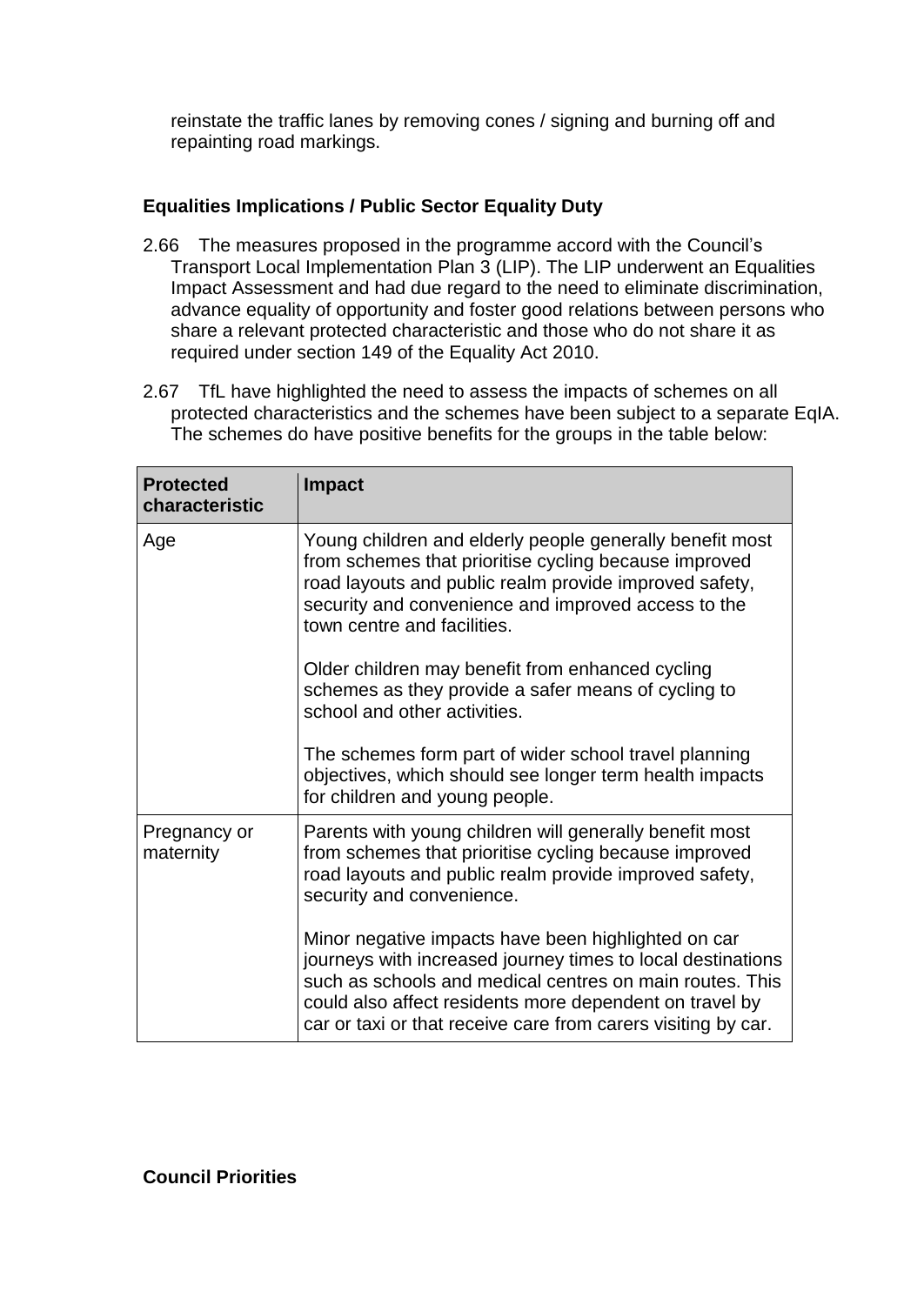2.68 The proposed programme detailed in the report supports the Harrow Ambition Plan and contributes to achieving the administration's priorities. The proposed schemes will have the following impact on Council priorities:

| Corporate priority                              | Impact                                                                                                                                                  |
|-------------------------------------------------|---------------------------------------------------------------------------------------------------------------------------------------------------------|
| Building homes and<br>infrastructure            | Measures to develop an integrated cycle network<br>using quiet ways would encourage a greater uptake<br>of cycling for leisure and commuting with wider |
| Improving the<br>environment and                | public health benefits and improve air quality.                                                                                                         |
| addressing climate<br>change                    | Measures to introduce speed reductions will also<br>benefit all motorists – by creating safer roads.                                                    |
| Addressing health and<br>social care inequality | An improvement in public health will reduce pressure<br>on health services particularly during the current<br>health crisis.                            |
| Tackling poverty and<br>inequality              | Measures to support social distancing will help to                                                                                                      |
|                                                 | reduce fear of the risk of infection and encourage                                                                                                      |
| Thriving economy                                | more people to make local journeys by walking and<br>cycling.                                                                                           |
|                                                 | A new cycle network using quiet ways will improve<br>access to transport links, shopping centres and<br>recreational activities.                        |
|                                                 | More cycling journeys can encourage people to shop<br>locally and thereby support the local economy.                                                    |

# Section 3 - Statutory Officer Clearance

# **Statutory Officer: Jessie Man**

Signed on behalf of the Chief Financial Officer

### **Date: 13 April 2021**

# **Statutory Officer: Hugh Peart**

Monitoring Officer

# **Date: 15 April 2021**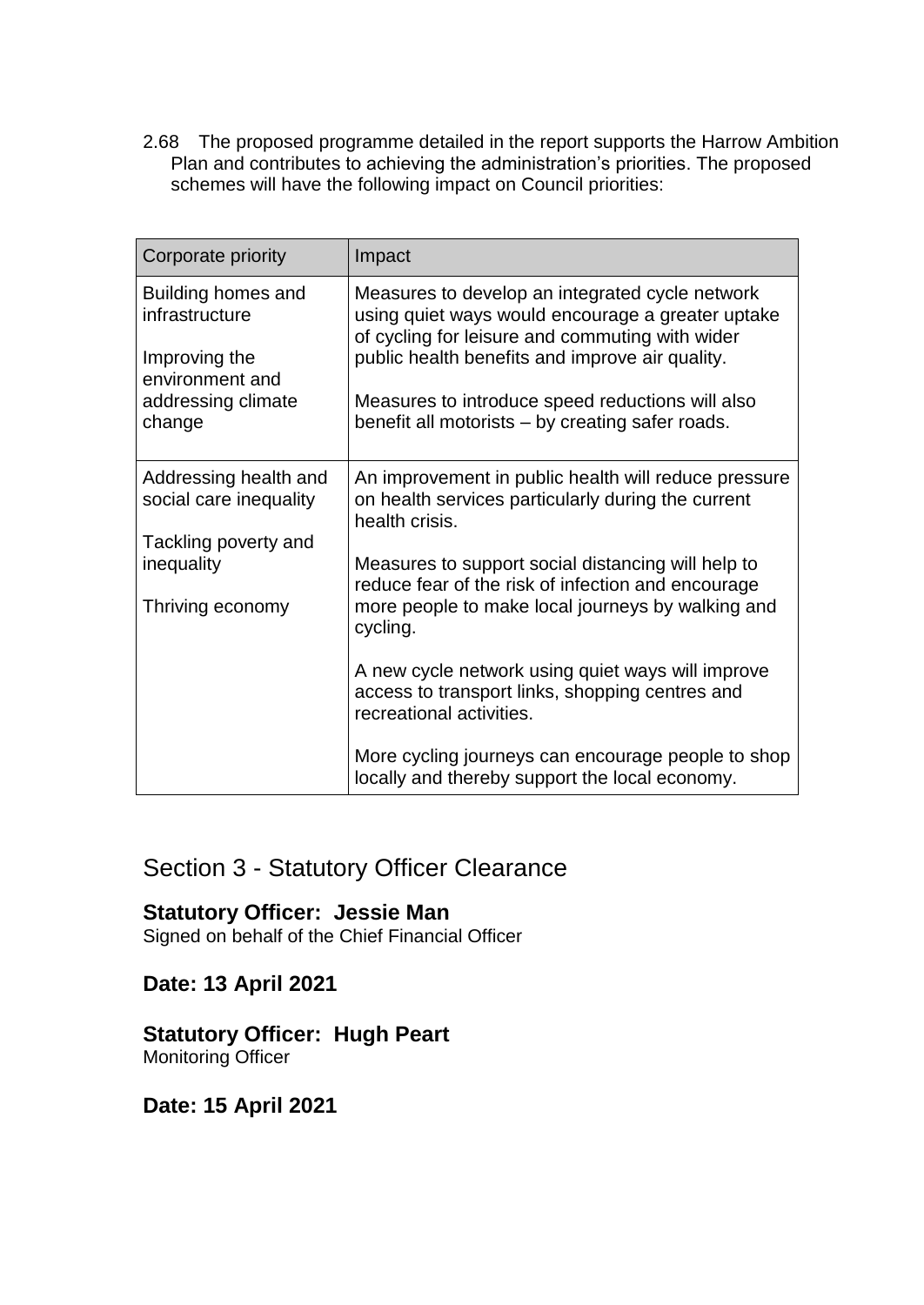# Section 3 - Procurement Officer Clearance

### **Statutory Officer: Nimesh Mehta**

Signed by the Head of Procurement

# **Date: 13 April 2021**

Section 3 – Corporate Director Clearance

### **Statutory Officer: Paul Walker** Corporate Director - Community

# **Date: 15 April 2021**

# Mandatory Checks

Ward Councillors notified: **YES**

# **EqIA carried out: YES**

# **EqIA cleared by: Dave Corby, Community - Equality Task Group (DETG) Chair**

Section 4 - Contact Details and Background Papers

### **Contact:**

David Eaglesham – Head of Traffic, Highways & Asset Management E- mail [David.Eaglesham@harrow.gov.uk](mailto:David.Eaglesham@harrow.gov.uk)

### **Background Papers:**

TfL Streetspace for London guidance - [http://content.tfl.gov.uk/lsp-interim-borough](http://content.tfl.gov.uk/lsp-interim-borough-guidance-main-doc.pdf)[guidance-main-doc.pdf](http://content.tfl.gov.uk/lsp-interim-borough-guidance-main-doc.pdf)

TfL Healthy Streets for London - [http://content.tfl.gov.uk/healthy-streets-for](http://content.tfl.gov.uk/healthy-streets-for-london.pdf)[london.pdf](http://content.tfl.gov.uk/healthy-streets-for-london.pdf)

Transport Local Implementation Plan 3 – [https://www.harrow.gov.uk/downloads/file/26428/harrow-transport-local](https://www.harrow.gov.uk/downloads/file/26428/harrow-transport-local-implementation-plan)[implementation-plan](https://www.harrow.gov.uk/downloads/file/26428/harrow-transport-local-implementation-plan)

Walking, Cycling & Sustainable Transport Strategy [https://www.harrow.gov.uk/downloads/file/26432/harrow-walking-cycling-and](https://www.harrow.gov.uk/downloads/file/26432/harrow-walking-cycling-and-sustainable-transport-strategy)[sustainable-transport-strategy](https://www.harrow.gov.uk/downloads/file/26432/harrow-walking-cycling-and-sustainable-transport-strategy)